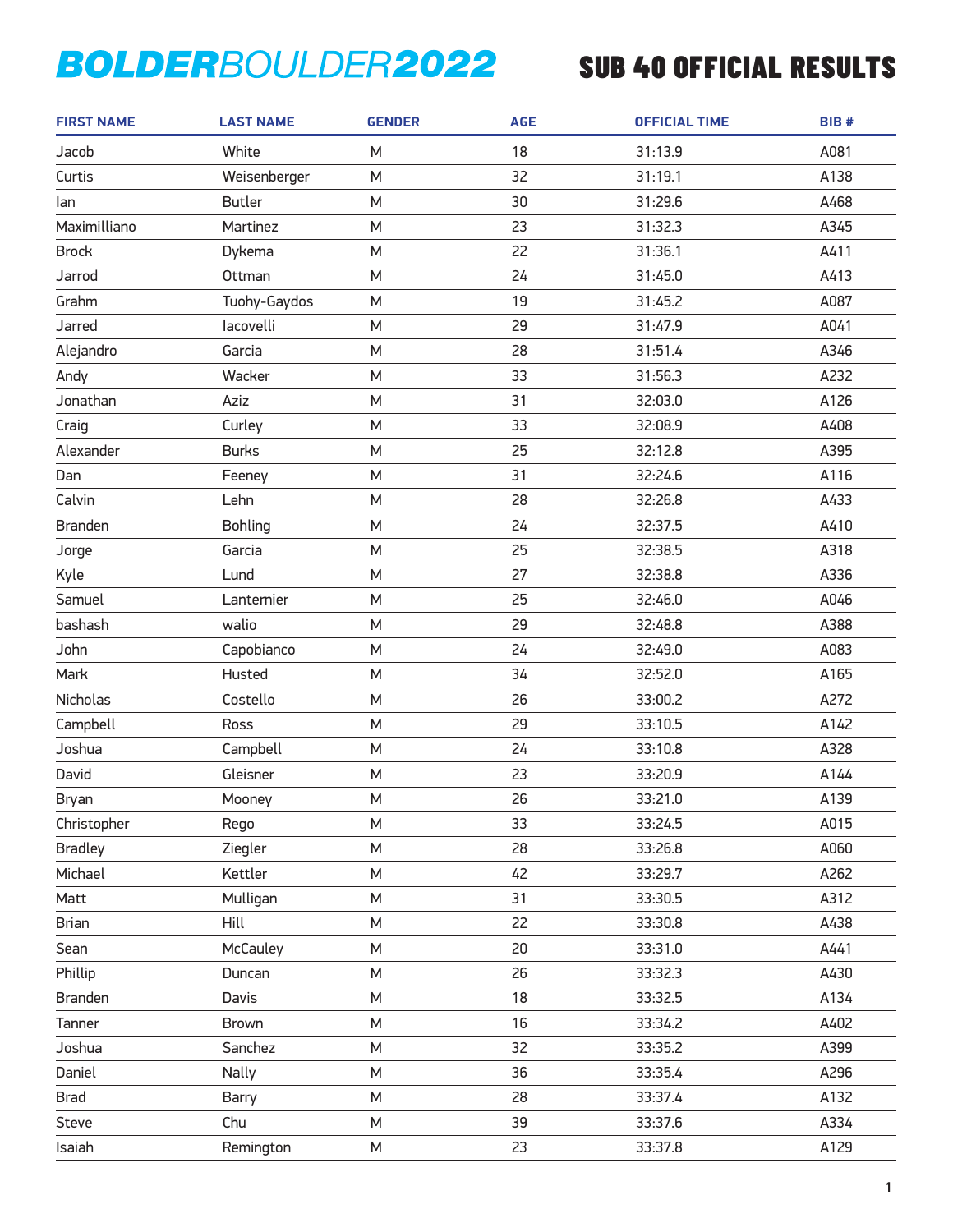| <b>FIRST NAME</b> | <b>LAST NAME</b> | <b>GENDER</b> | <b>AGE</b> | <b>OFFICIAL TIME</b> | BIB#  |
|-------------------|------------------|---------------|------------|----------------------|-------|
| Gavin             | Geer             | M             | 18         | 33:41.5              | A150  |
| connor            | ford             | M             | 24         | 33:41.9              | A396  |
| Josef             | Gertner          | M             | 27         | 33:43.5              | A390  |
| Joey              | Hassett          | M             | 25         | 33:43.9              | A298  |
| Benjamin          | Anteau           | M             | 19         | 33:44.3              | A030  |
| Stephen           | May              | M             | 26         | 33:44.7              | A372  |
| Andrew            | Berndt           | M             | 23         | 33:48.5              | A435  |
| Jacob             | Warden           | M             | 21         | 33:49.0              | AA004 |
| <b>Nick</b>       | Noone            | M             | 27         | 33:49.7              | A235  |
| Ashton            | Grissom          | M             | 25         | 33:51.8              | A297  |
| Andrew            | Weinstein        | M             | 31         | 33:56.0              | A380  |
| Joe               | Gambles          | M             | 40         | 33:57.6              | A050  |
| Tyler             | Scholl           | M             | 21         | 33:58.3              | A361  |
| Lukas             | Haug             | M             | 19         | 33:58.9              | A287  |
| Aidan             | Reed             | M             | 24         | 33:59.0              | A377  |
| Kyle              | Wagener          | M             | 29         | 33:59.1              | A292  |
| Patrick           | Jirele           | M             | 20         | 34:01.4              | A472  |
| Robby             | Haas             | M             | 32         | 34:03.5              | AB110 |
| Luke              | Spitz            | M             | 25         | 34:07.4              | A061  |
| Daniel            | Craighead        | M             | 32         | 34:12.2              | A043  |
| niall             | cease            | M             | 22         | 34:15.7              | A397  |
| Benjamin          | Fulton           | M             | 33         | 34:20.8              | A069  |
| Sean              | Riedel           | M             | 23         | 34:23.8              | A289  |
| Charlie           | Welch            | M             | 19         | 34:30.4              | A575  |
| Grayden           | Rauba            | M             | 19         | 34:31.0              | A444  |
| Bobby             | Scott            | M             | 19         | 34:31.1              | A013  |
| James             | Overberg         | M             | 19         | 34:31.8              | A354  |
| <b>Bryant</b>     | Byrd             | М             | 28         | 34:32.3              | A417  |
| Josh              | Medina           | M             | 19         | 34:32.4              | A369  |
| Jordan            | Leblow           | M             | 17         | 34:33.5              | A193  |
| Charles           | Robertson        | M             | 19         | 34:35.8              | A420  |
| <b>Brooks</b>     | Macdonald        | М             | 24         | 34:37.4              | A207  |
| Richard           | Kennedy          | M             | 29         | 34:38.4              | A439  |
| Zak               | Miller           | М             | 36         | 34:41.1              | A005  |
| Kory              | Skattum          | M             | 29         | 34:43.8              | A229  |
| Jake              | Drever           | M             | 16         | 34:46.9              | A286  |
| Patrick           | <b>Begley</b>    | M             | 26         | 34:48.0              | A225  |
| Matt              | Billington       | М             | 31         | 34:49.8              | A172  |
| Trevor            | Turner           | M             | 28         | 34:50.7              | A347  |
| Macklin           | Chaffee          | M             | 35         | 34:51.5              | A135  |
| Gryphon           | Ketterling       | М             | 24         | 34:52.1              | A270  |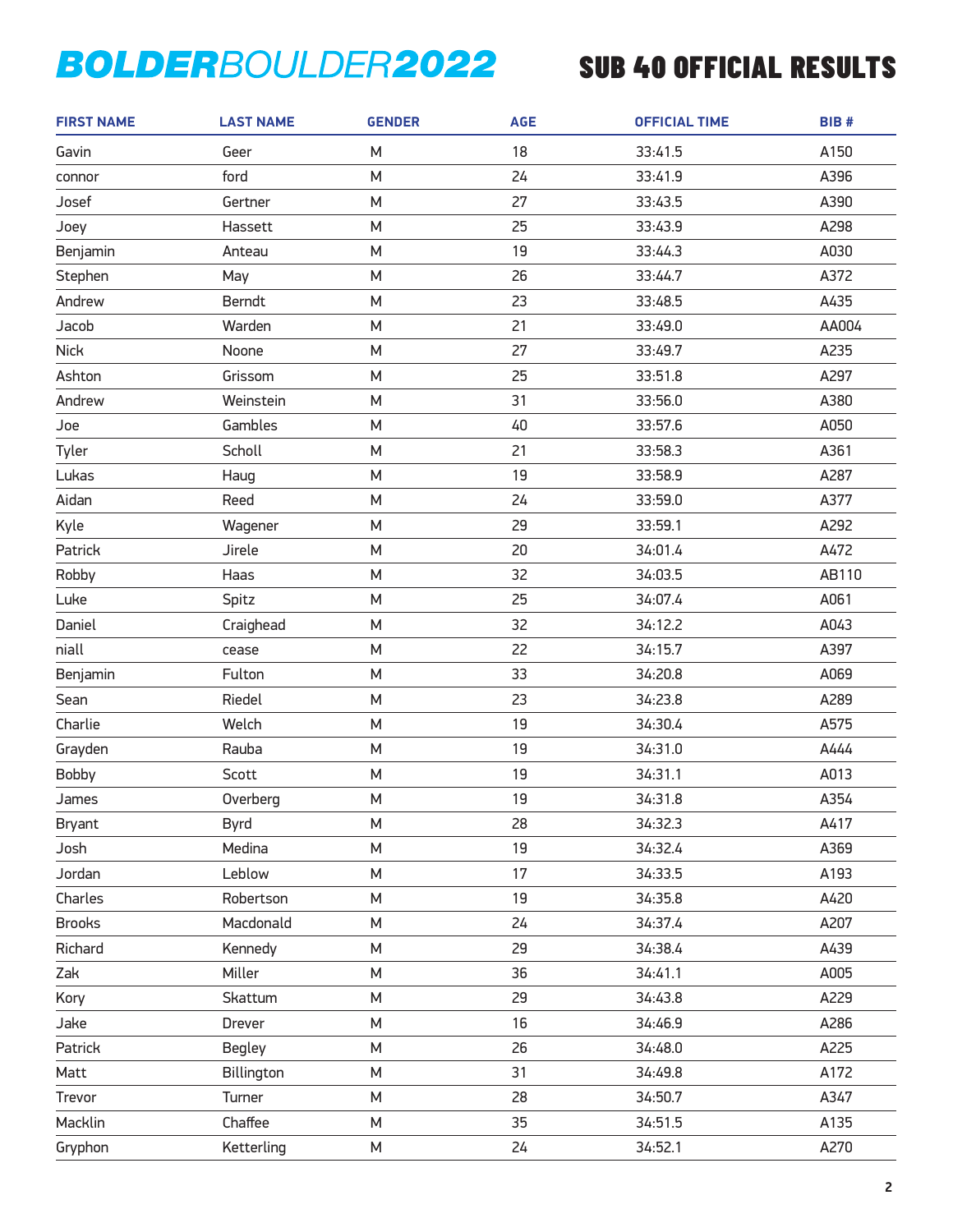| <b>FIRST NAME</b> | <b>LAST NAME</b> | <b>GENDER</b> | <b>AGE</b> | <b>OFFICIAL TIME</b> | BIB#  |
|-------------------|------------------|---------------|------------|----------------------|-------|
| Keegan            | Geldean          | М             | 15         | 34:52.2              | A409  |
| <b>Brian</b>      | Schroy           | M             | 33         | 34:52.6              | A263  |
| Dylan             | Stansbury        | M             | 29         | 34:55.1              | A065  |
| Sam               | Teller           | M             | 24         | 34:55.4              | A443  |
| Antonio           | Flores           | M             | 23         | 34:55.7              | A467  |
| Daniel            | Matena           | M             | 38         | 34:57.5              | A213  |
| <b>Brian</b>      | Folts            | M             | 35         | 34:58.5              | A079  |
| Laura             | Thweatt          | F             | 33         | 34:59.4              | A353  |
| Jack              | Nauman           | M             | 22         | 35:00.0              | A092  |
| Gavin             | Engtrakul        | M             | 15         | 35:02.0              | A503  |
| Neely             | Gracey           | F             | 32         | 35:04.3              | A214  |
| Carter            | Campbell         | M             | 23         | 35:04.6              | A303  |
| Alex              | Fisher           | M             | 17         | 35:05.2              | A250  |
| Kennett           | Peterson         | M             | 36         | 35:08.0              | A154  |
| <b>BOBBY</b>      | <b>HENSLEY</b>   | M             | 37         | 35:12.5              | A039  |
| Jeremy            | Killoy           | M             | 19         | 35:17.5              | A475  |
| David             | Frey             | M             | 25         | 35:19.1              | A256  |
| Steven            | Tignor           | M             | 27         | 35:20.3              | A091  |
| Claire            | Benjamin         | F             | 28         | 35:24.8              | A309  |
| Joshua            | Klaus            | M             | 19         | 35:25.4              | A501  |
| Joseph            | Zamadics         | M             | 32         | 35:26.2              | A275  |
| Nolan             | Hoffman          | M             | 16         | 35:26.2              | A407  |
| Frank             | Pipp             | M             | 45         | 35:26.4              | AA135 |
| Gage              | Hornung          | M             | 23         | 35:27.1              | A470  |
| <b>Braden</b>     | <b>Struhs</b>    | M             | 18         | 35:27.1              | A422  |
| <b>Brian</b>      | Reaney           | M             | 25         | 35:27.9              | A108  |
| Austin            | Miller           | ${\sf M}$     | 28         | 35:33.7              | A340  |
| Mason             | <b>Blevins</b>   | M             | 26         | 35:33.7              | A304  |
| John              | Yoder            | М             | 38         | 35:34.9              | A234  |
| Steven            | Johnson          | M             | 31         | 35:36.9              | A112  |
| Phillip           | Reid             | М             | 25         | 35:37.3              | GH377 |
| Vincent           | Putrino          | М             | 23         | 35:37.5              | AB339 |
| Ryan              | Guldan           | M             | 38         | 35:40.8              | A027  |
| Matthew           | Meyer            | М             | 30         | 35:41.5              | A249  |
| Chase             | Cartwright       | М             | 17         | 35:44.0              | A323  |
| David             | Zakavec          | M             | 38         | 35:44.6              | A412  |
| Harrison          | Freis-Levy       | М             | 17         | 35:45.0              | A386  |
| Thomas            | Gordon           | М             | 24         | 35:45.5              | A123  |
| Erick             | Sells            | M             | 23         | 35:46.7              | A167  |
| Todd              | Suttor           | М             | 26         | 35:48.6              | A007  |
| Darian            | Allberry         | М             | 26         | 35:49.1              | A454  |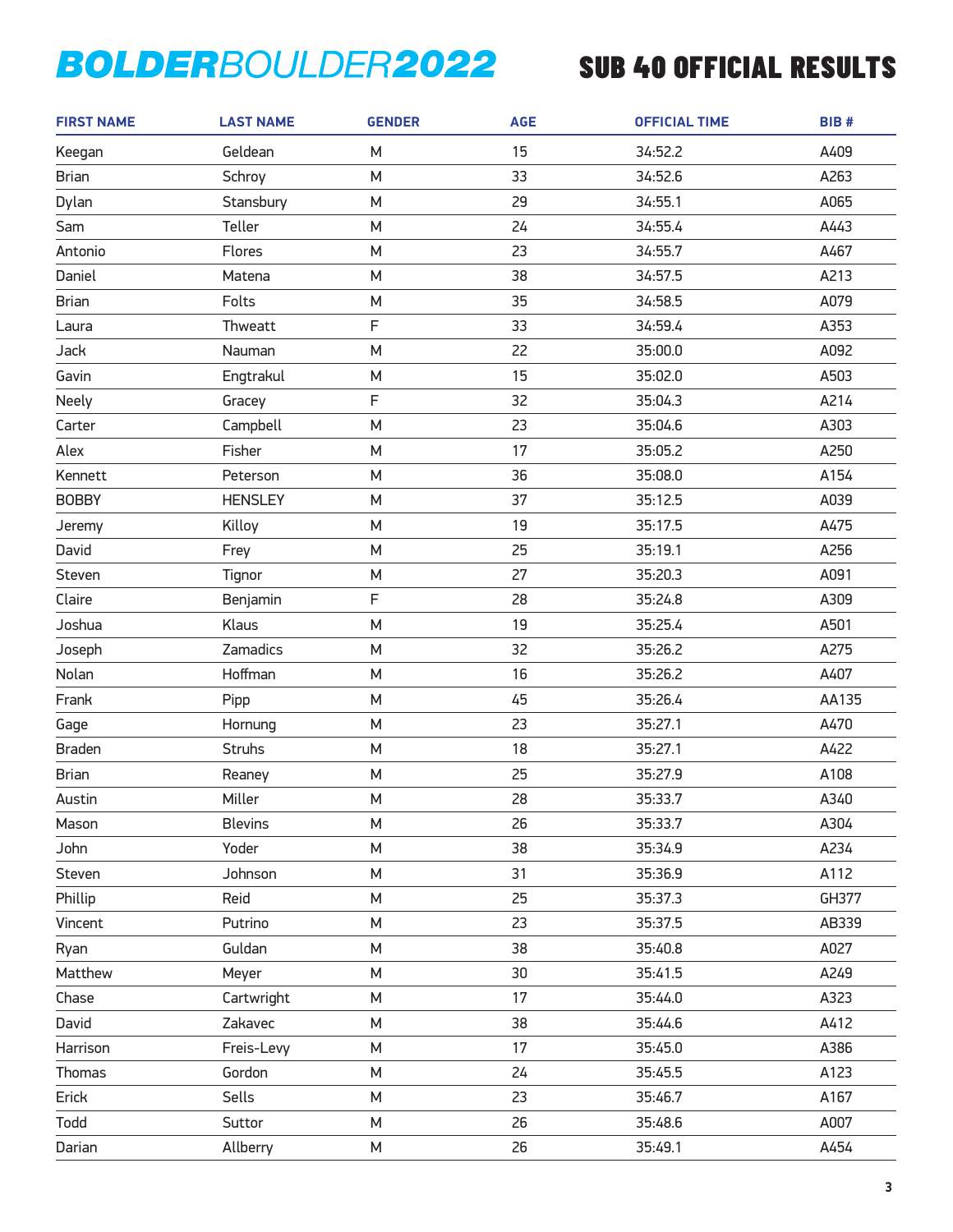| <b>FIRST NAME</b> | <b>LAST NAME</b> | <b>GENDER</b> | <b>AGE</b> | <b>OFFICIAL TIME</b> | <b>BIB#</b> |
|-------------------|------------------|---------------|------------|----------------------|-------------|
| Daniel            | Grant            | М             | 30         | 35:50.7              | A095        |
| William           | Navarre          | M             | 37         | 35:52.1              | A198        |
| Eric              | <b>Brunner</b>   | M             | 23         | 35:52.4              | A455        |
| <b>Bryan</b>      | Peck             | M             | 24         | 35:52.8              | A322        |
| Ross              | Tremblay         | M             | 32         | 35:56.2              | A300        |
| Joshua (Josh)     | Shriver          | M             | 15         | 35:56.4              | A436        |
| Zan               | Johnson          | M             | 24         | 35:56.4              | A282        |
| Eric              | Monda            | M             | 43         | 35:59.7              | A099        |
| Cale              | Schafer          | M             | 20         | 36:00.5              | A375        |
| Kirk              | Anderson         | M             | 43         | 36:01.8              | A319        |
| Daniel            | Holligan         | M             | 36         | 36:03.9              | A240        |
| Matthew           | Hall             | M             | 29         | 36:04.5              | A151        |
| Sophie            | Seward           | F             | 25         | 36:05.4              | A255        |
| Timothy           | Churchill        | M             | 17         | 36:06.8              | A036        |
| <b>NATHAN</b>     | <b>RESEIGH</b>   | M             | 16         | 36:06.9              | AB201       |
| Ben               | Mow              | M             | 29         | 36:07.4              | A316        |
| Nicholas          | Turco            | M             | 24         | 36:07.9              | A568        |
| Mackenzie         | Mettille         | M             | 25         | 36:09.3              | A301        |
| <b>Brian</b>      | Lozes            | M             | 32         | 36:09.4              | A155        |
| Gerod             | Green            | M             | 35         | 36:09.5              | A269        |
| Sammy             | Jackman          | M             | 14         | 36:09.8              | A288        |
| <b>Brian</b>      | Walker           | M             | 25         | 36:11.2              | AA043       |
| Dhruv             | Kedar            | M             | 30         | 36:11.8              | A265        |
| <b>Brandon</b>    | Rockwood         | M             | 26         | 36:11.9              | AA138       |
| <b>Boskin</b>     | Erkocevic        | M             | 25         | 36:12.7              | A182        |
| Melissa           | <b>Dock</b>      | F             | 40         | 36:15.9              | A504        |
| <b>Blake</b>      | Graf             | M             | 26         | 36:16.7              | A093        |
| Adam              | Folts            | М             | 35         | 36:18.6              | A326        |
| Erin              | McLaughlin       | F             | 26         | 36:19.2              | A212        |
| Jeremy            | <b>Bennett</b>   | M             | 23         | 36:20.1              | A310        |
| <b>EVAN</b>       | <b>COOPER</b>    | М             | 32         | 36:20.7              | A075        |
| Blake             | Davis            | М             | 22         | 36:21.0              | A133        |
| <b>Bryn</b>       | Morales          | F             | 29         | 36:21.1              | A456        |
| Nicholas          | Cady             | М             | 44         | 36:21.1              | AA427       |
| Lexie             | Greitzer         | F             | 29         | 36:23.0              | A199        |
| Eric              | Greene           | M             | 42         | 36:23.9              | A146        |
| John              | Slosson          | М             | 38         | 36:24.5              | A064        |
| Joshua            | Davis            | М             | 26         | 36:24.9              | AA136       |
| Justin            | Henry            | M             | 38         | 36:25.1              | A085        |
| Ethan             | Hinderman        | М             | 21         | 36:25.8              | A567        |
| Collin            | Knaub            | М             | 38         | 36:26.4              | A104        |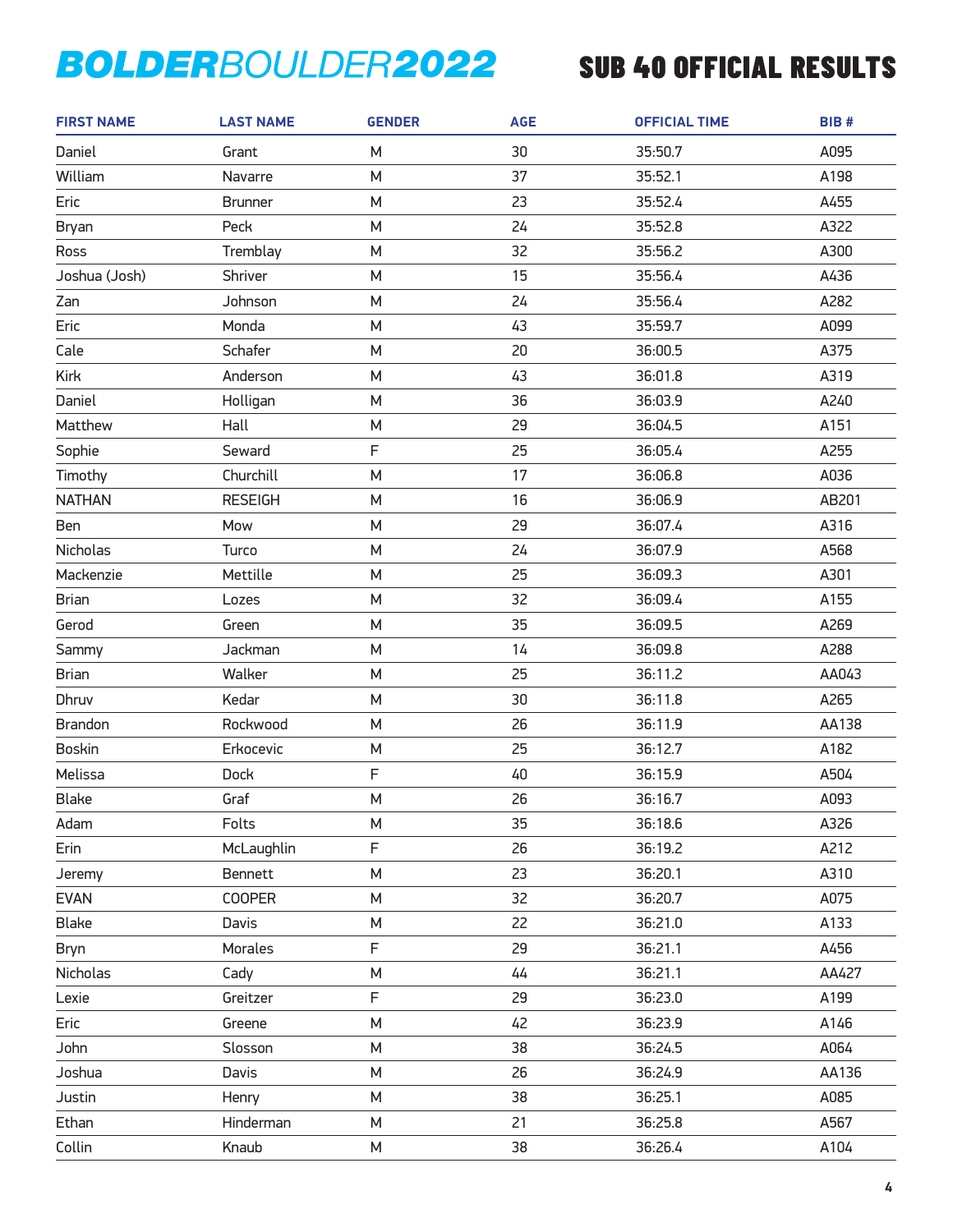| <b>FIRST NAME</b> | <b>LAST NAME</b> | <b>GENDER</b> | <b>AGE</b> | <b>OFFICIAL TIME</b> | BIB#  |
|-------------------|------------------|---------------|------------|----------------------|-------|
| Tyler             | Kameh            | M             | 27         | 36:27.0              | A110  |
| Scott             | Easey            | M             | 31         | 36:27.8              | A273  |
| Jack              | <b>Brown</b>     | M             | 16         | 36:28.2              | A367  |
| Kevin             | Dean             | М             | 27         | 36:29.0              | A421  |
| Sam               | Werner           | M             | 25         | 36:29.5              | A143  |
| Robert            | Panas            | M             | 37         | 36:30.9              | A428  |
| Samuel            | Gurarie          | М             | 15         | 36:31.0              | A426  |
| Ole Marius        | Kirkeng          | M             | 24         | 36:31.8              | AA331 |
| Joe               | Workman          | M             | 30         | 36:32.8              | A084  |
| Jessica           | <b>Broderick</b> | F             | 31         | 36:33.7              | A177  |
| <b>Brady</b>      | Hill             | M             | 16         | 36:34.3              | B225  |
| Charlie           | Geisler          | M             | 18         | 36:34.5              | A446  |
| Ben               | Geisler          | M             | 22         | 36:35.9              | A447  |
| Jekabs            | Hayes            | M             | 25         | 36:36.7              | A006  |
| Amanda            | Tyndall          | F             | 34         | 36:37.3              | A131  |
| Riley             | Volkman          | M             | 20         | 36:39.4              | A333  |
| Luis              | Lopez            | M             | 24         | 36:40.0              | A016  |
| Sarah             | <b>Hutchings</b> | F             | 32         | 36:41.0              | A276  |
| Curtis            | Pottle           | M             | 32         | 36:42.0              | A558  |
| Thomas            | French           | M             | 44         | 36:42.3              | A325  |
| Marty             | Stevens          | M             | 47         | 36:42.8              | A392  |
| Eamon             | Nussbaum         | M             | 18         | 36:44.0              | A063  |
| Ashlyn            | Hillyard         | F             | 20         | 36:44.0              | A307  |
| Lauren            | Offerman         | F             | 23         | 36:44.3              | A366  |
| Jake              | Zajac            | M             | 17         | 36:44.8              | A315  |
| <b>Blake</b>      | Musfeldt         | M             | 17         | 36:46.5              | A231  |
| Alexander         | Riba             | M             | 28         | 36:47.7              | EH148 |
| Morgan            | McCuen           | M             | 16         | 36:48.8              | A096  |
| Christian         | Stein            | М             | 16         | 36:49.1              | A581  |
| Zach              | Pollock          | M             | 34         | 36:49.4              | A070  |
| Joshua            | Snyder           | М             | 16         | 36:50.3              | A202  |
| Tyler             | Harwood          | М             | 29         | 36:50.8              | AA467 |
| Caspar            | <b>Brown</b>     | M             | 17         | 36:51.3              | A389  |
| Sean              | Vandermosten     | М             | 30         | 36:51.8              | A432  |
| Payne             | Pachuda          | М             | 23         | 36:53.0              | AA316 |
| Daniel            | Zimny-Schmitt    | M             | 28         | 36:53.1              | A045  |
| Alex              | Brimstein        | М             | 31         | 36:53.5              | A067  |
| Joe               | Welling          | М             | 36         | 36:54.0              | A200  |
| Hannah            | Preston          | F             | 28         | 36:54.4              | A077  |
| Kevin             | Konczak          | М             | 53         | 36:54.7              | A175  |
| Joseph            | Sosa             | М             | 38         | 36:54.8              | A331  |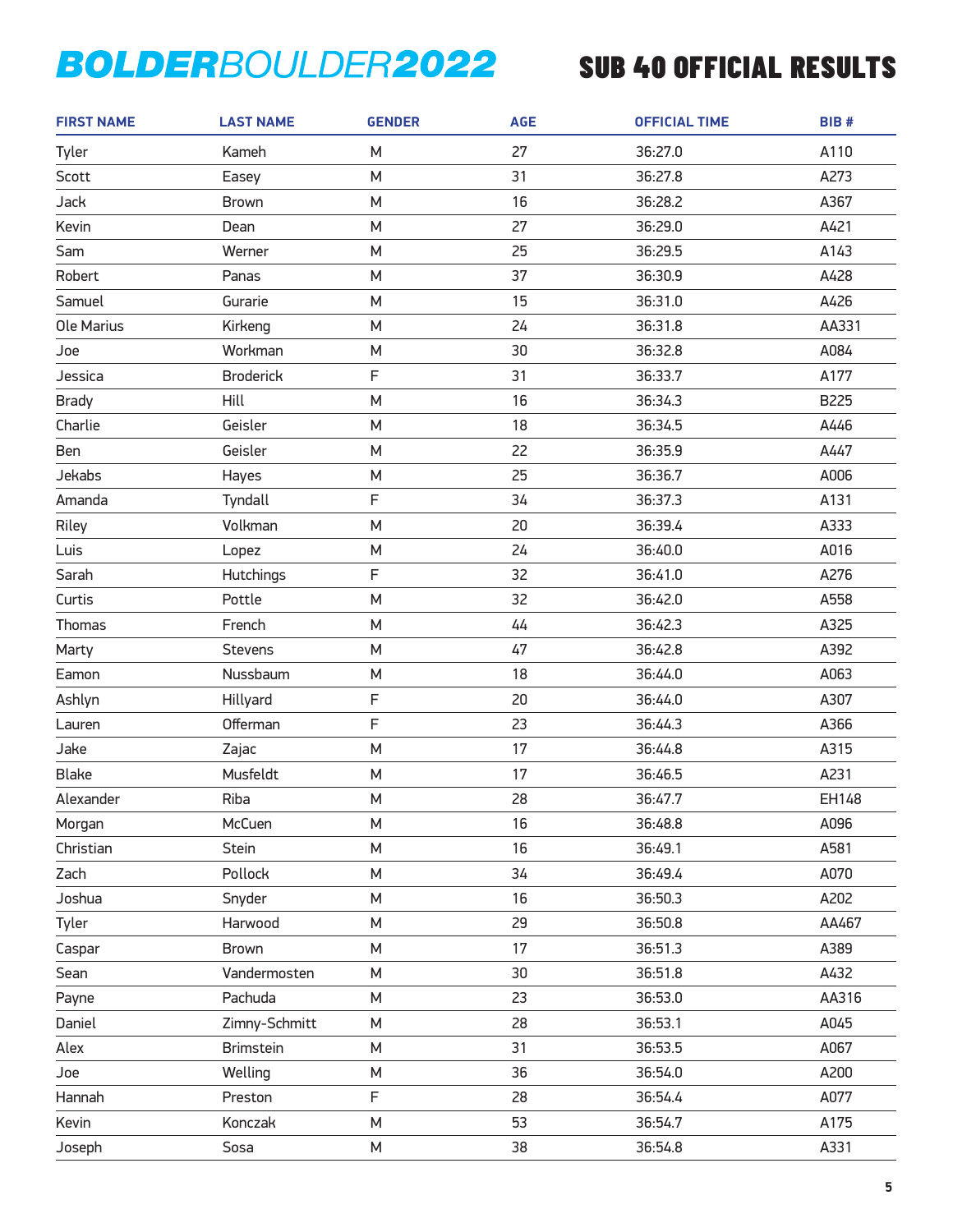| <b>FIRST NAME</b> | <b>LAST NAME</b> | <b>GENDER</b> | <b>AGE</b> | <b>OFFICIAL TIME</b> | BIB#         |
|-------------------|------------------|---------------|------------|----------------------|--------------|
| <b>Rick</b>       | Schulte          | M             | 30         | 36:56.9              | A356         |
| Mike              | <b>Binder</b>    | M             | 35         | 36:58.7              | A056         |
| Glen              | Mays             | ${\sf M}$     | 51         | 36:59.7              | AA128        |
| Erica             | Hawley           | $\mathsf F$   | 24         | 37:00.7              | A376         |
| Courtney          | Ackerman         | F             | 27         | 37:02.6              | A218         |
| Sean              | Stewart          | M             | 33         | 37:03.7              | A166         |
| Flavio            | De Simone        | M             | 51         | 37:04.5              | A057         |
| Ben               | Riley            | M             | 17         | 37:05.7              | A321         |
| Lauren            | Neugeboren       | F             | 22         | 37:06.6              | A009         |
| <b>Bryan</b>      | Stressler        | M             | 30         | 37:06.9              | AA329        |
| David             | Callicutt        | M             | 33         | 37:07.4              | A105         |
| Siddharth         | Srikanth         | M             | 18         | 37:08.6              | A404         |
| Elizabeth         | Weiler           | F             | 28         | 37:10.8              | A125         |
| Andrew            | Olds             | M             | 18         | 37:10.9              | A381         |
| Toler             | Wilson           | M             | 17         | 37:12.5              | AB192        |
| Lazaro            | Adame            | M             | 16         | 37:12.9              | A358         |
| Wesley            | Jedlicka         | M             | 21         | 37:13.1              | A236         |
| Daniel            | Raggio           | M             | 29         | 37:13.5              | A026         |
| Finn              | Tierney          | M             | 23         | 37:14.1              | A025         |
| Koy               | Cunningham       | M             | 18         | 37:14.3              | A317         |
| Evan              | Armstrong        | M             | 16         | 37:15.4              | A271         |
| Charles           | Prévoteau        | M             | 33         | 37:15.8              | <b>BA176</b> |
| Matt              | Hohnholt         | M             | 38         | 37:16.1              | A033         |
| Cory              | Hoppe            | M             | 44         | 37:16.6              | A072         |
| Alex              | Colby            | M             | 19         | 37:18.7              | A239         |
| Ben               | Lucas            | M             | 35         | 37:20.3              | AA042        |
| Jonathan          | Mahoney          | M             | 18         | 37:21.1              | A294         |
| Jacob             | Lawrence         | M             | 22         | 37:24.5              | AA495        |
| Anna              | Petr             | F             | 20         | 37:25.4              | A277         |
| <b>Travis</b>     | Hockin           | M             | 17         | 37:25.8              | AB220        |
| Emily             | Chaston          | F             | 21         | 37:25.9              | AB280        |
| Joshua            | Lara             | M             | 20         | 37:27.9              | A457         |
| <b>Blake</b>      | Salvador         | M             | 23         | 37:29.6              | A384         |
| Mike              | Wamsley          | M             | 37         | 37:29.9              | A128         |
| Edward            | Mulhern          | M             | 30         | 37:31.1              | AA185        |
| Kye               | Toothaker        | М             | 15         | 37:31.4              | A458         |
| Campbell          | <b>Ilfrey</b>    | М             | 48         | 37:31.4              | A158         |
| Patricio          | Carreon          | M             | 16         | 37:32.1              | A224         |
| Ryan              | Parker           | М             | 26         | 37:32.8              | A330         |
| Simon             | Saia             | M             | 19         | 37:32.9              | A431         |
| Zygmunt           | Piekos           | М             | 26         | 37:33.6              | AA366        |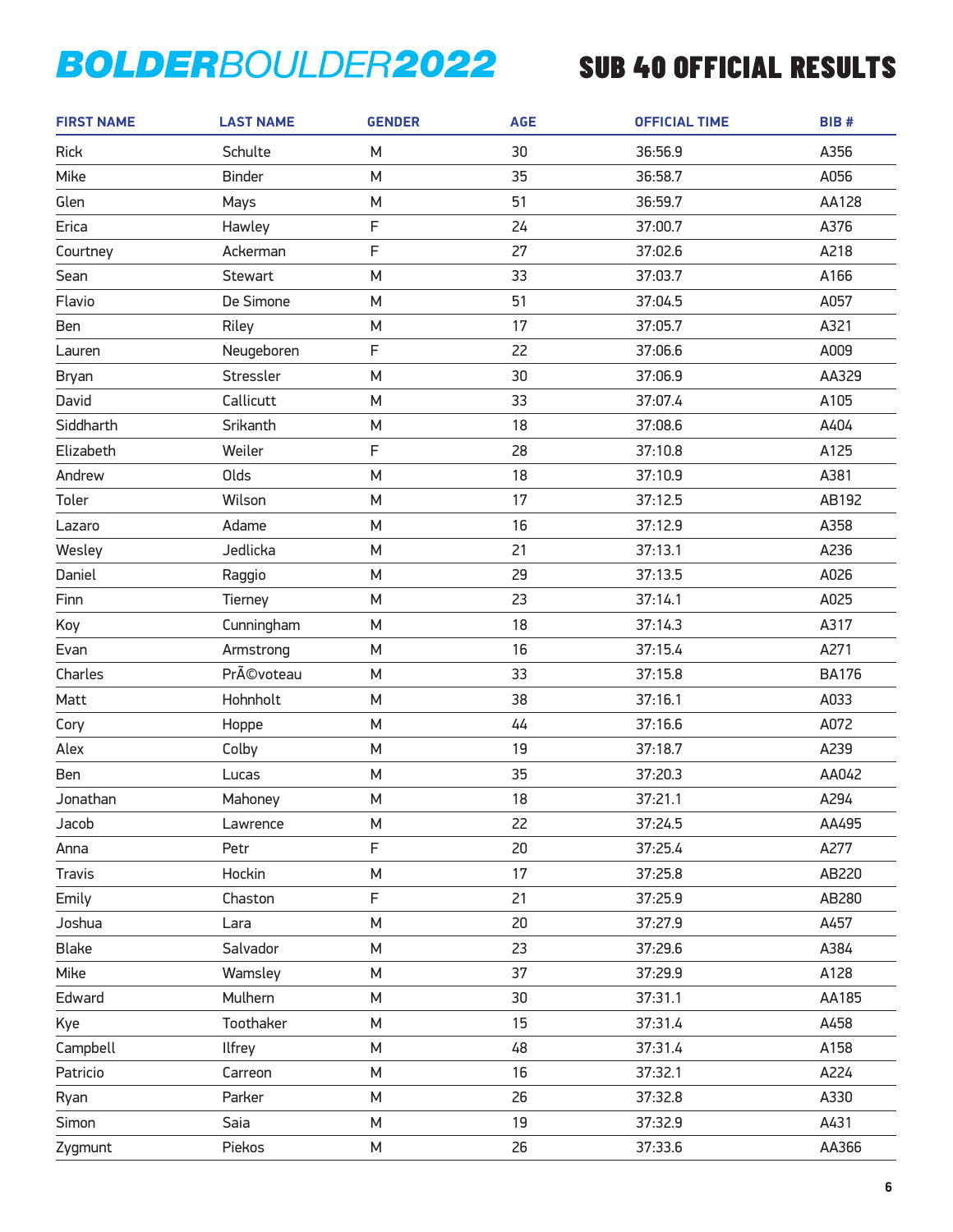| <b>FIRST NAME</b> | <b>LAST NAME</b> | <b>GENDER</b> | <b>AGE</b> | <b>OFFICIAL TIME</b> | BIB#         |
|-------------------|------------------|---------------|------------|----------------------|--------------|
| Zachary           | McKinney         | M             | 26         | 37:33.8              | B153         |
| Zak               | Weinberg         | M             | 32         | 37:34.1              | A466         |
| Jacob             | <b>Blevins</b>   | M             | 18         | 37:36.4              | A383         |
| Luke              | Spencer          | M             | 18         | 37:38.8              | A048         |
| Geoff             | <b>Burrell</b>   | M             | 39         | 37:39.1              | A160         |
| Mason             | Wignall          | M             | 17         | 37:39.7              | A351         |
| <b>Brandon</b>    | <b>Bishop</b>    | M             | 29         | 37:41.0              | C034         |
| Alex              | <b>Bepristis</b> | М             | 17         | 37:41.0              | AA133        |
| William           | Rowsam           | M             | 27         | 37:41.4              | A047         |
| Alex              | Kuvin            | M             | 27         | 37:42.7              | B132         |
| Noah              | <b>Burtis</b>    | M             | 22         | 37:43.0              | AA244        |
| Sumner            | Cotton           | M             | 19         | 37:46.0              | A209         |
| Chaiwat           | Engtrakul        | M             | 45         | 37:46.5              | A502         |
| Victor            | Fallon           | M             | 34         | 37:46.8              | A187         |
| Ben               | Forsee           | M             | 27         | 37:47.1              | A429         |
| Asher             | Stephan          | M             | 18         | 37:47.1              | A285         |
| Benjamin          | Cowan            | М             | 43         | 37:48.8              | A335         |
| Calvin            | Swomley          | M             | 27         | 37:48.8              | <b>BB250</b> |
| Sean              | Abraham          | M             | 35         | 37:51.5              | A054         |
| Caitlin           | Standifer        | F             | 33         | 37:51.6              | A344         |
| Aidan             | Trujillo         | M             | 18         | 37:51.9              | AA158        |
| Joseph            | Craig            | M             | 26         | 37:53.0              | A425         |
| Christopher       | Wyburn-Powell    | M             | 26         | 37:53.2              | A058         |
| Marty             | Wacker           | M             | 51         | 37:53.2              | A284         |
| Stephen           | Sanchez          | M             | 46         | 37:53.2              | A266         |
| Lars              | Hultgren         | М             | 23         | 37:53.8              | AA131        |
| Jan               | Havránek         | M             | 45         | 37:53.9              | A147         |
| Eric              | Payton           | M             | 35         | 37:54.1              | AA245        |
| <b>Blair</b>      | Casey            | M             | 35         | 37:54.7              | A393         |
| Maxfield          | Olson            | M             | 22         | 37:56.1              | A416         |
| Alex              | Ranum            | М             | 29         | 37:57.3              | A094         |
| Cameron           | Jump             | M             | 24         | 37:58.1              | B259         |
| Greg              | Madendorp        | М             | 29         | 37:58.9              | A169         |
| Ryan              | Lawrence         | М             | 36         | 37:59.4              | AA153        |
| Billy             | Adams            | M             | 18         | 37:59.8              | A222         |
| Luis              | Iturralde        | М             | 37         | 38:00.6              | A078         |
| Alex              | Sterling         | М             | 31         | 38:01.6              | A237         |
| Ben               | Longaker         | М             | 20         | 38:01.7              | AA151        |
| Ken               | Wegener          | М             | 47         | 38:02.0              | A183         |
| Andrew            | Ormsby           | М             | 29         | 38:02.5              | AB358        |
| James             | Kerwin           | М             | 16         | 38:03.0              | AA259        |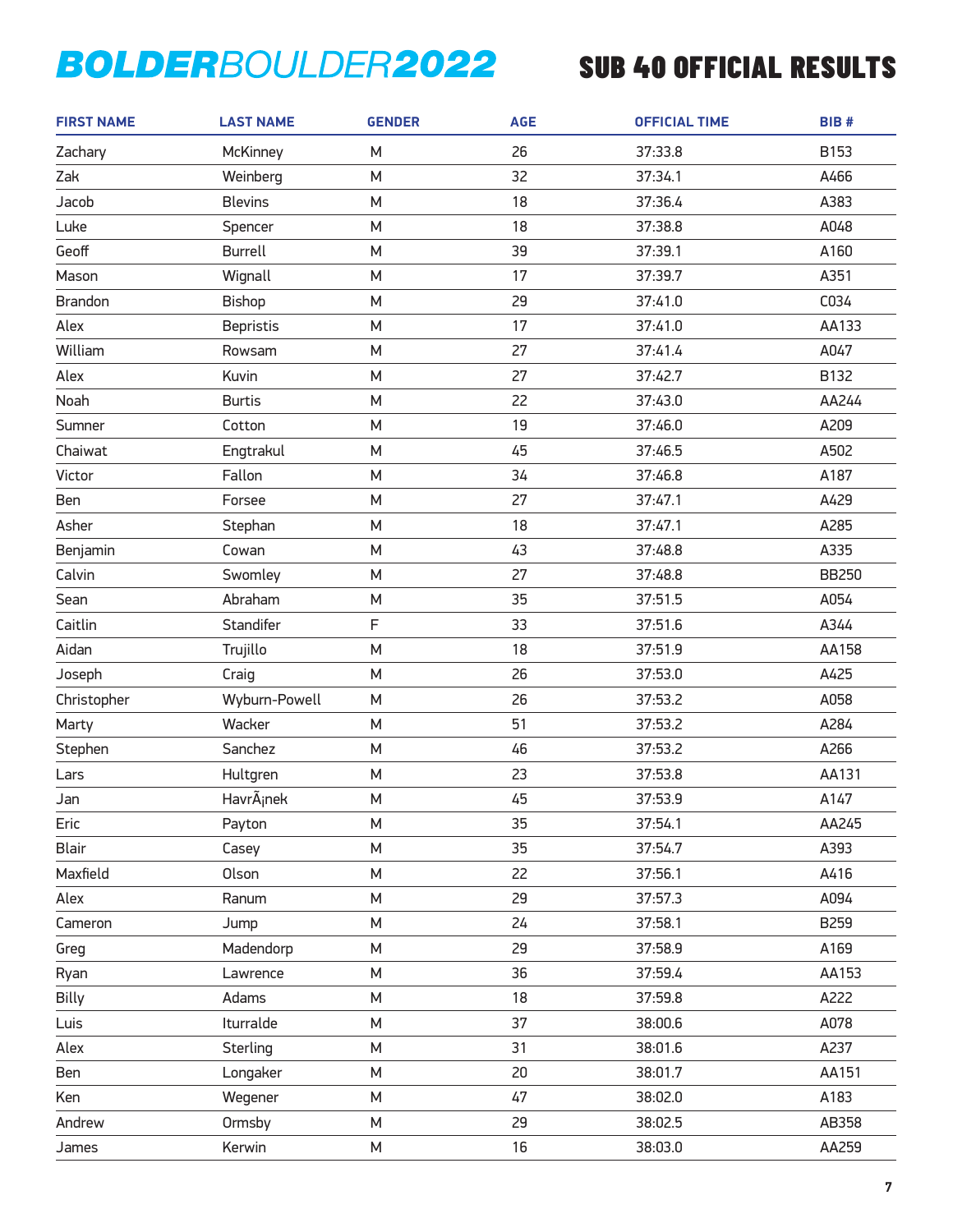| <b>FIRST NAME</b> | <b>LAST NAME</b>  | <b>GENDER</b> | <b>AGE</b> | <b>OFFICIAL TIME</b> | BIB#  |
|-------------------|-------------------|---------------|------------|----------------------|-------|
| Dan               | King              | M             | 62         | 38:03.1              | A159  |
| Vincent           | Workman           | M             | 24         | 38:04.2              | AA342 |
| Tanner            | Gasow             | M             | 34         | 38:04.7              | A583  |
| <b>Nic</b>        | <b>Boerio</b>     | M             | 35         | 38:06.1              | A103  |
| Mitchell          | Long              | M             | 23         | 38:06.3              | A258  |
| Pete              | Kruse             | M             | 34         | 38:06.8              | A196  |
| Micah             | Colling           | М             | 15         | 38:07.1              | A391  |
| Chris             | McDonald          | M             | 53         | 38:07.7              | A032  |
| Jackson           | Edwards           | M             | 17         | 38:09.0              | A220  |
| Thomas            | Shanley           | M             | 30         | 38:09.6              | AB041 |
| Todd              | Lubas             | M             | 38         | 38:10.0              | A137  |
| Tyler             | Mayer             | M             | 19         | 38:10.1              | A281  |
| Tucker            | Weems             | M             | 34         | 38:10.8              | A268  |
| Geremia           | Lizier-Zmudzinski | M             | 26         | 38:11.6              | A448  |
| Mitch             | <b>Kusick</b>     | M             | 29         | 38:14.5              | AA114 |
| Grant             | Howlett           | M             | 19         | 38:14.9              | LC352 |
| Kevin             | Sieff             | M             | 37         | 38:15.4              | A374  |
| Aiden             | Edwards           | M             | 17         | 38:16.4              | A453  |
| Olivia            | <b>Ballew</b>     | F             | 32         | 38:16.4              | AA348 |
| Elijah            | Hathaway          | M             | 18         | 38:16.6              | AB291 |
| Colin             | Laughery          | M             | 39         | 38:16.8              | A427  |
| Ryan              | Van Duzer         | M             | 43         | 38:18.8              | A418  |
| Grace             | Morgan            | F             | 26         | 38:19.2              | A254  |
| Peter             | Valentyik         | M             | 53         | 38:19.2              | AA405 |
| Tim               | DeGrado           | М             | 62         | 38:19.3              | A082  |
| Emma              | Kenyon            | F             | 34         | 38:19.8              | B248  |
| Gerald            | Romero            | M             | 50         | 38:21.1              | A463  |
| Anthony           | <b>Myers</b>      | М             | 28         | 38:21.2              | AB094 |
| Marshall          | Zelinger          | М             | 42         | 38:22.8              | A357  |
| Justin            | Kopacz            | M             | 30         | 38:23.1              | A119  |
| Tevin             | Stauth            | М             | 17         | 38:25.3              | A102  |
| David             | Harning           | М             | 30         | 38:26.0              | AA044 |
| Scott             | Bartucca          | M             | 40         | 38:26.3              | A100  |
| Keira             | Wilkinson         | F             | 16         | 38:27.2              | AA332 |
| Jason             | Van Divier        | М             | 50         | 38:28.8              | A028  |
| Greg              | Paugh             | M             | 25         | 38:29.4              | AA419 |
| <b>Nick</b>       | Stefanko          | М             | 36         | 38:29.9              | A014  |
| Justin            | Laity             | М             | 17         | 38:31.2              | A324  |
| Skyler            | Teague            | M             | 23         | 38:32.4              | A371  |
| Dave              | Scudamore         | М             | 52         | 38:32.4              | A197  |
| Dustin            | Jones             | М             | 40         | 38:32.5              | AA130 |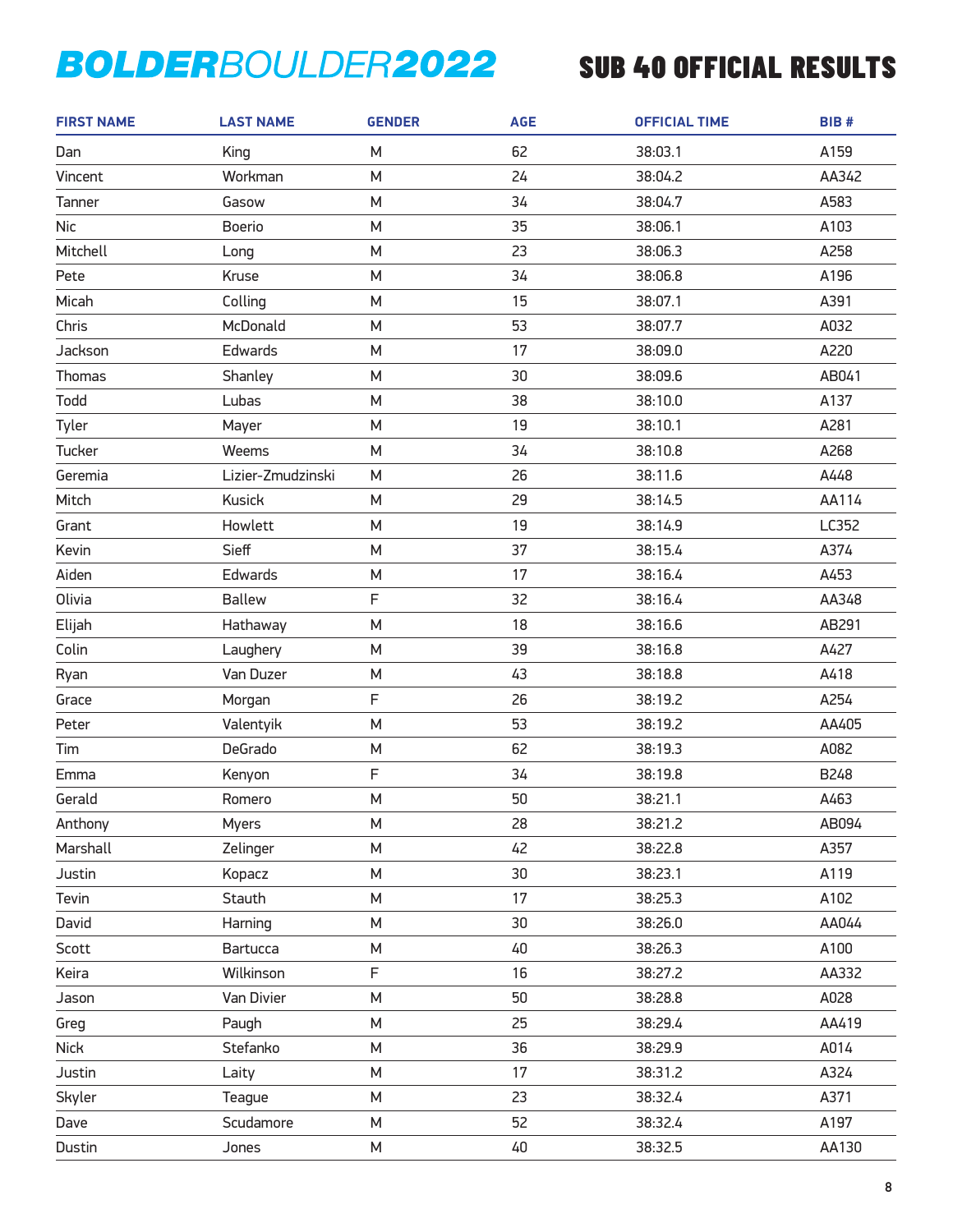| <b>FIRST NAME</b> | <b>LAST NAME</b> | <b>GENDER</b> | <b>AGE</b> | <b>OFFICIAL TIME</b> | BIB#         |
|-------------------|------------------|---------------|------------|----------------------|--------------|
| Emmett            | Owenby IV        | M             | 17         | 38:32.8              | A189         |
| Lance             | Corrington       | M             | 35         | 38:34.2              | AA195        |
| Tristian          | Spence           | F             | 18         | 38:34.2              | A219         |
| Tim               | Long             | M             | 20         | 38:34.6              | A327         |
| Kade              | Robinson         | M             | 18         | 38:34.7              | A051         |
| Dana              | Sedin            | M             | 49         | 38:35.3              | AA028        |
| Joe               | Fricano          | M             | 39         | 38:35.5              | AA403        |
| Kingston          | Wagner           | M             | 26         | 38:36.0              | A355         |
| Samuel            | Garcia           | M             | 17         | 38:36.6              | A405         |
| Mathew            | Hamet            | M             | 35         | 38:37.6              | AB283        |
| Michaela          | Hackett          | F             | 27         | 38:37.6              | A042         |
| Armand            | Silva            | M             | 36         | 38:37.7              | A145         |
| Scott             | Kennedy          | M             | 16         | 38:37.8              | A403         |
| Matthew           | Hunsucker        | M             | 41         | 38:37.9              | A074         |
| Andrew            | Seidman          | M             | 32         | 38:38.1              | A140         |
| Riley             | <b>Buese</b>     | F             | 18         | 38:38.3              | A291         |
| Grant             | Norman           | M             | 22         | 38:38.6              | AA305        |
| Ted               | Leblow           | M             | 53         | 38:39.9              | A192         |
| Flannery          | Davis            | F             | 27         | 38:40.5              | A205         |
| Quinn             | McGehan          | M             | 30         | 38:40.6              | A379         |
| <b>Travis</b>     | <b>Burkel</b>    | M             | 31         | 38:40.7              | AA148        |
| Michael           | <b>Bepristis</b> | M             | 49         | 38:40.7              | AA132        |
| <b>Travis</b>     | <b>Daniels</b>   | M             | 44         | 38:41.9              | A181         |
| Lucas             | Fernandez        | M             | 44         | 38:42.9              | AA060        |
| Jason             | Robbie           | M             | 45         | 38:43.0              | A156         |
| Sam               | <b>Briggs</b>    | M             | 14         | 38:43.3              | AA386        |
| Nicole            | Esplin           | F             | 30         | 38:43.6              | A278         |
| Tristan           | Gregory          | М             | 20         | 38:43.8              | A190         |
| Benjamin          | Layman           | М             | 37         | 38:44.0              | AA093        |
| Robbie            | Courter          | M             | 26         | 38:44.8              | <b>BA170</b> |
| David             | Cervantes        | М             | 30         | 38:44.9              | AA359        |
| Douglas           | Lockard          | М             | 16         | 38:45.1              | A210         |
| Austin            | Wozniak          | M             | 26         | 38:45.5              | AB165        |
| John              | Cromar           | М             | 24         | 38:46.2              | A153         |
| Tim               | davis            | М             | 35         | 38:46.7              | AA299        |
| Benjamin          | Nelson           | M             | 16         | 38:46.8              | AA281        |
| Josh              | Cooper           | М             | 23         | 38:47.3              | A274         |
| Scott             | Howell           | М             | 44         | 38:48.8              | AA054        |
| Peter             | Hessler          | M             | 52         | 38:50.7              | AA283        |
| Craig             | Randall          | М             | 38         | 38:50.9              | A264         |
| Glen              | Shumaker         | М             | 26         | 38:52.2              | A055         |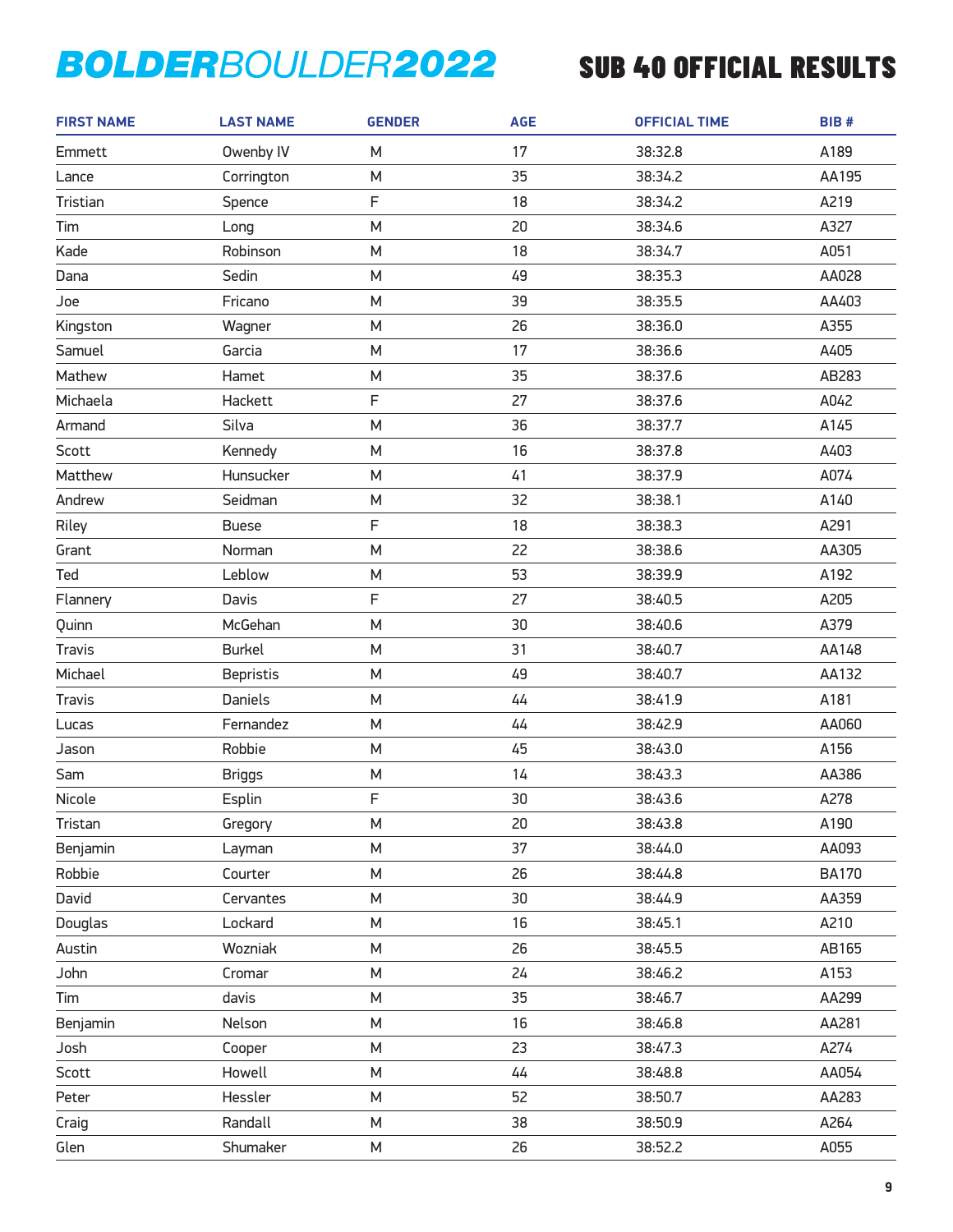| <b>FIRST NAME</b> | <b>LAST NAME</b> | <b>GENDER</b> | <b>AGE</b> | <b>OFFICIAL TIME</b> | BIB#         |
|-------------------|------------------|---------------|------------|----------------------|--------------|
| Anthony           | Haberkorn        | M             | 17         | 38:52.2              | A570         |
| Donald            | Castellucci      | M             | 29         | 38:52.4              | AA205        |
| Scott             | Johnson          | M             | 37         | 38:52.7              | AB378        |
| Andrew            | <b>Brodsky</b>   | M             | 21         | 38:52.8              | AA173        |
| Emily             | Cohen            | F             | 14         | 38:52.9              | AB170        |
| Calvin            | Given            | M             | 19         | 38:53.0              | A011         |
| Shawn             | Laursen          | M             | 28         | 38:53.6              | A068         |
| Sam               | Garmany          | M             | 16         | 38:55.7              | A223         |
| Tara              | Richardson       | F             | 30         | 38:56.7              | A127         |
| Jonathan          | Dewerd           | M             | 31         | 38:57.3              | AA078        |
| Nichole           | Mairs            | F             | 41         | 38:57.5              | AA035        |
| Carly             | Larios           | F             | 30         | 38:58.6              | A572         |
| Andrew            | Glazer           | M             | 35         | 38:58.9              | AA397        |
| Eric              | Erspamer         | M             | 33         | 39:00.9              | A035         |
| Sarah             | Perkins          | F             | 16         | 39:01.7              | A339         |
| Jason             | Neeley           | M             | 22         | 39:02.2              | A252         |
| Cade              | Harding          | M             | 27         | 39:02.7              | AA101        |
| Phil              | Dumontet         | M             | 34         | 39:02.7              | A122         |
| Patrick           | Hurley           | M             | 23         | 39:02.9              | AA364        |
| Danny             | Oliver           | M             | 38         | 39:04.3              | AA354        |
| Jason             | Harpp            | M             | 39         | 39:04.3              | A228         |
| Van               | Wallace          | M             | 25         | 39:05.6              | AA279        |
| Nate              | Harner           | M             | 31         | 39:05.6              | AB152        |
| Josh              | <b>Burke</b>     | M             | 37         | 39:05.9              | AB175        |
| Gabriel           | Small            | M             | 36         | 39:06.0              | AA107        |
| Mitchell          | Lockard          | M             | 19         | 39:07.0              | A211         |
| <b>JP</b>         | Giblin           | M             | 27         | 39:07.3              | A021         |
| Sam               | <b>Baird</b>     | М             | 24         | 39:07.5              | AA262        |
| Zach              | Dalzell          | М             | 23         | 39:07.6              | <b>BA236</b> |
| <b>Thaddeus</b>   | Kowalik Jr.      | M             | 23         | 39:08.7              | A449         |
| Geoffrey          | Slater           | M             | 37         | 39:09.2              | AA159        |
| Jeff              | Abbott           | М             | 40         | 39:09.7              | AA296        |
| Gabrielle         | Glime            | F             | 24         | 39:10.1              | A452         |
| Kyle              | <b>Sterns</b>    | М             | 22         | 39:10.4              | FA244        |
| Karley            | Rempel           | F             | 29         | 39:13.8              | AA232        |
| Jon               | Denkin           | M             | 34         | 39:14.9              | AB088        |
| Daisy             | <b>Brey</b>      | F             | 32         | 39:15.5              | AA414        |
| Paul              | Stevenson        | М             | 29         | 39:16.1              | A040         |
| Sean              | Lang             | M             | 25         | 39:16.5              | AB051        |
| Gage              | Mayo             | M             | 24         | 39:17.0              | A348         |
| Kieran            | Abbotts          | М             | 27         | 39:17.7              | AB033        |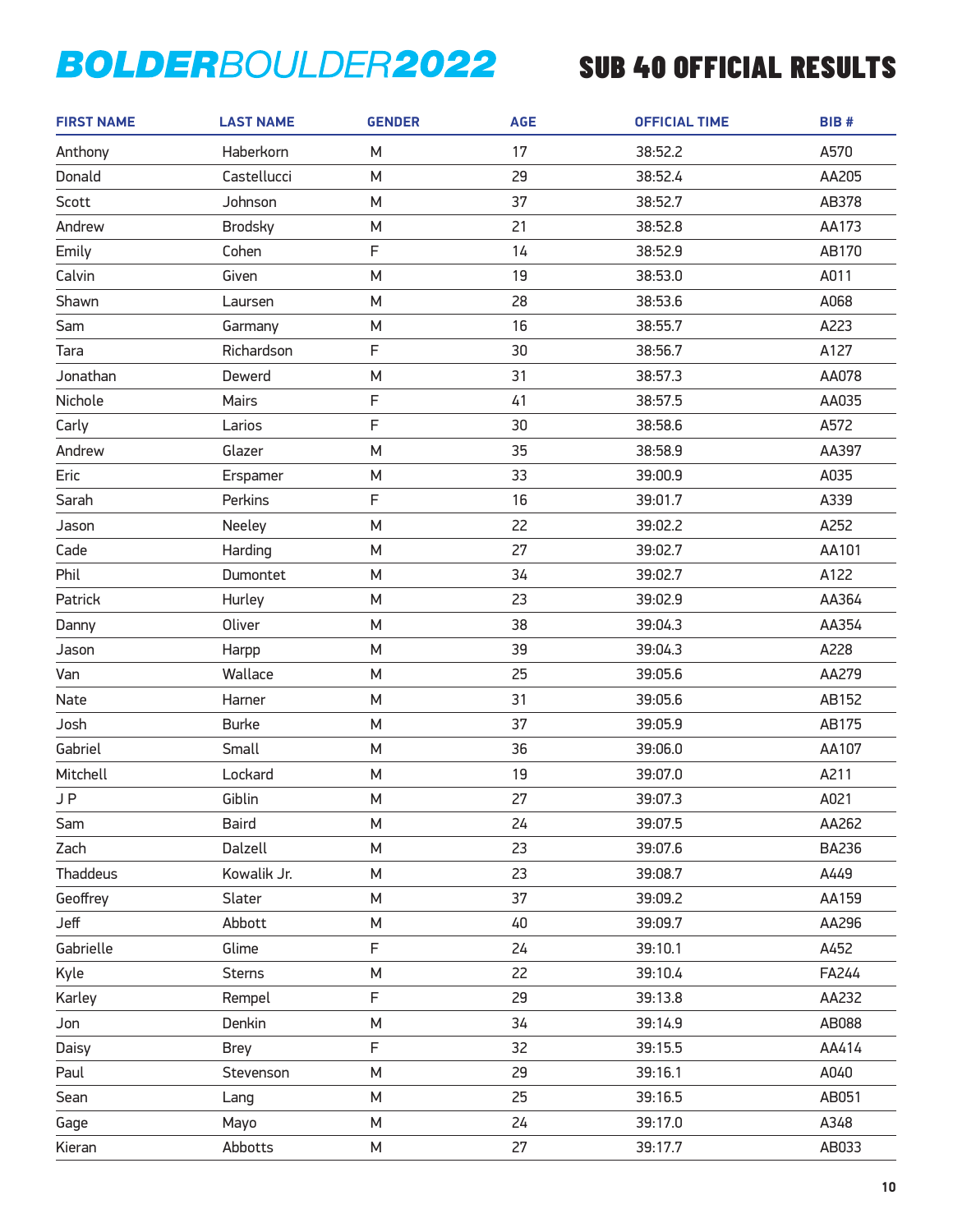| <b>FIRST NAME</b> | <b>LAST NAME</b> | <b>GENDER</b> | <b>AGE</b> | <b>OFFICIAL TIME</b> | BIB#         |
|-------------------|------------------|---------------|------------|----------------------|--------------|
| Michael           | Mainguy          | M             | 31         | 39:17.8              | A305         |
| Lindsey           | Knast            | F             | 32         | 39:18.1              | AA376        |
| <b>Nick</b>       | Shoemaker        | M             | 14         | 39:18.4              | AA443        |
| Calvin            | <b>Brain</b>     | M             | 16         | 39:19.4              | AA143        |
| Elizabeth         | Laseter          | F             | 33         | 39:19.6              | A089         |
| Eli               | Netel            | M             | 19         | 39:20.6              | AA108        |
| Jonathan          | Charpentier      | M             | 15         | 39:21.1              | AA437        |
| Hana              | HomolkovÂi       | F             | 26         | 39:21.3              | A157         |
| Daniel            | Zamora           | M             | 23         | 39:21.6              | AA203        |
| Jeremy            | <b>Barry</b>     | M             | 42         | 39:22.2              | A080         |
| <b>Brian</b>      | Andzejewicz      | M             | 43         | 39:22.3              | AA461        |
| Cameron           | Hackett          | M             | 27         | 39:22.4              | AA267        |
| Peter             | Tel              | M             | 58         | 39:22.6              | AA194        |
| Kathryn           | Harrison         | F             | 32         | 39:22.6              | AA129        |
| Anna              | Widdowson        | F             | 34         | 39:23.7              | A243         |
| Matan             | Korrub           | M             | 39         | 39:24.8              | A097         |
| Lindsey           | <b>Burdette</b>  | F             | 28         | 39:25.2              | A261         |
| Annika            | Reuter           | F             | 25         | 39:25.8              | AA095        |
| Dean              | Prok             | M             | 52         | 39:26.0              | AA456        |
| Joshua            | Tobin            | M             | 15         | 39:26.2              | C159         |
| John              | Moseley          | M             | 34         | 39:26.7              | A385         |
| Samuel            | Altland          | M             | 27         | 39:27.1              | AA123        |
| <b>DAVID</b>      | Pearson          | M             | 35         | 39:27.1              | A474         |
| <b>Travis</b>     | <b>Brown</b>     | M             | 16         | 39:27.3              | AA254        |
| Morgan            | Hull             | F             | 26         | 39:28.1              | A378         |
| Eric              | <b>Davids</b>    | M             | 30         | 39:28.4              | AA377        |
| Chandler          | Cochran          | M             | 25         | 39:28.9              | AB117        |
| Aloha             | Churchill        | F             | 20         | 39:29.1              | AA039        |
| Nicholas          | Johnston         | М             | 26         | 39:29.7              | AB159        |
| Russell           | Christensen      | М             | 15         | 39:30.8              | GD026        |
| Jackson           | Laughlin         | M             | 19         | 39:30.8              | GF384        |
| John              | Fullard          | M             | 33         | 39:31.0              | AA297        |
| Christian         | Romine           | М             | 20         | 39:31.2              | GD379        |
| Kyle              | Coon             | М             | 30         | 39:31.8              | AB316        |
| Dietrich          | Wambach          | М             | 36         | 39:32.9              | A557         |
| Jacob             | Prezkuta         | М             | 35         | 39:33.2              | B065         |
| Scott             | Kukel            | М             | 48         | 39:33.6              | A101         |
| Isaac             | Roberts          | М             | 20         | 39:33.8              | <b>BB308</b> |
| Matthew           | Markham          | М             | 31         | 39:34.2              | AB056        |
| Matt              | Billman          | М             | 40         | 39:34.7              | AA072        |
| Raul              | Carrizalez       | М             | 61         | 39:35.5              | <b>BB046</b> |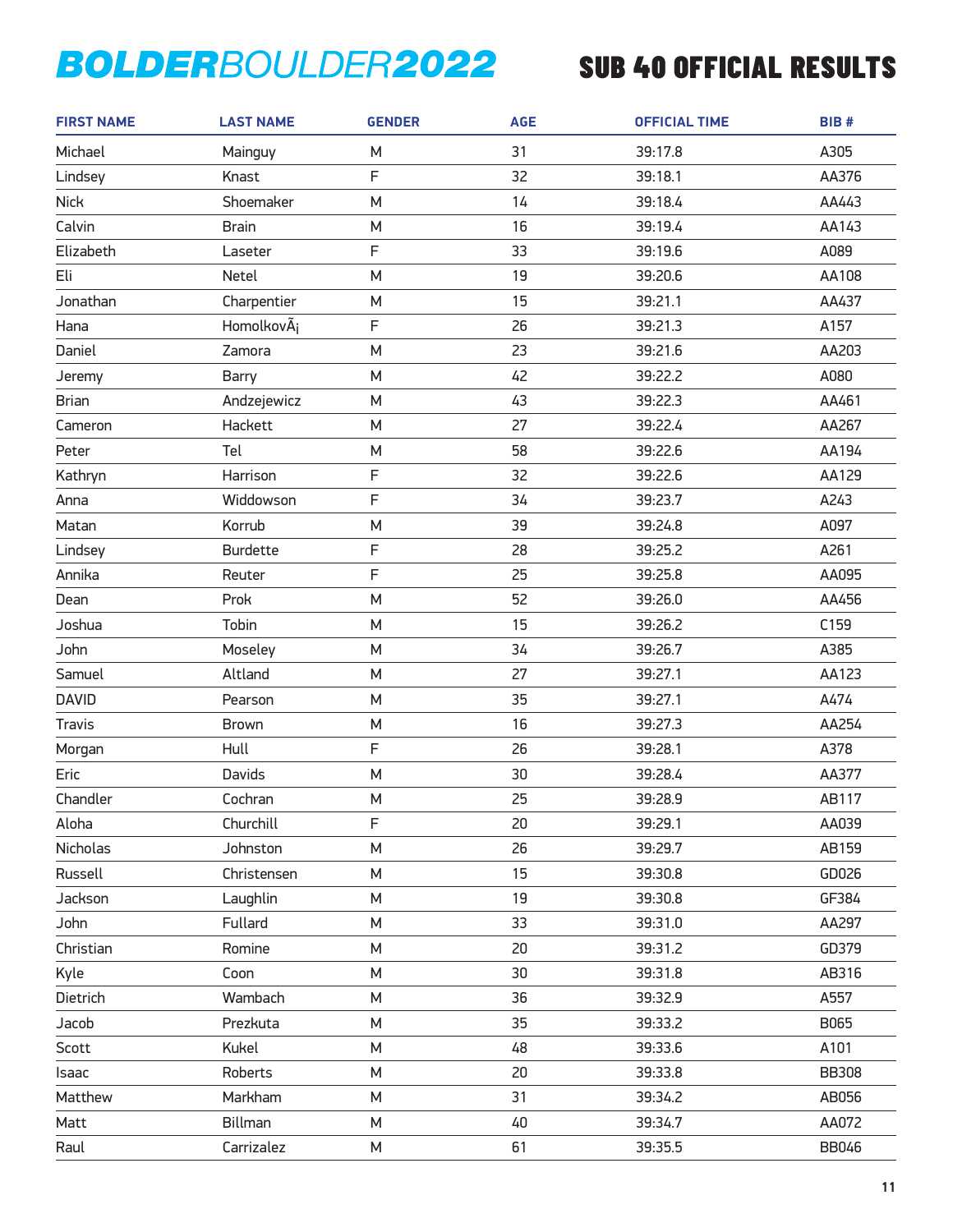| <b>FIRST NAME</b> | <b>LAST NAME</b> | <b>GENDER</b> | <b>AGE</b> | <b>OFFICIAL TIME</b> | BIB#         |
|-------------------|------------------|---------------|------------|----------------------|--------------|
| Victor            | Rodriguez        | М             | 35         | 39:35.8              | A201         |
| Carl              | Du Plessis       | M             | 26         | 39:37.0              | AA109        |
| Danny             | Napora           | M             | 24         | 39:37.6              | AB080        |
| <b>Nick</b>       | Walker           | M             | 28         | 39:38.0              | <b>BB229</b> |
| Ryan              | <b>Barrett</b>   | M             | 27         | 39:38.0              | <b>BB002</b> |
| Karol             | Kristov          | M             | 42         | 39:38.2              | AA453        |
| Shannon           | Kinney           | F             | 37         | 39:39.7              | A580         |
| Matthew           | Rowan            | M             | 41         | 39:40.3              | A244         |
| Eryn              | Callihan         | F             | 36         | 39:42.1              | AB050        |
| Jeff              | Hutcheson        | M             | 43         | 39:42.2              | AA029        |
| Samuel            | Mogen            | M             | 24         | 39:42.9              | AA277        |
| <b>Byrt</b>       | Bradbury         | M             | 39         | 39:45.5              | AA124        |
| Adam              | Rabo             | M             | 33         | 39:45.8              | B054         |
| Matthew           | Hirschbeck       | M             | 41         | 39:46.3              | AA213        |
| Josh              | Emdur            | M             | 44         | 39:46.5              | AA218        |
| Joshua            | McAdoo           | M             | 33         | 39:46.8              | AA239        |
| Chris             | Schabron         | M             | 38         | 39:47.4              | AA310        |
| <b>Thomas</b>     | <b>Burton</b>    | M             | 22         | 39:47.4              | C131         |
| Connor            | Ferguson         | M             | 35         | 39:47.4              | AA094        |
| Steven            | Armstrong        | M             | 37         | 39:47.6              | AA032        |
| Jason             | Cashdollar       | M             | 33         | 39:47.7              | AA208        |
| <b>Braden</b>     | Anderson         | M             | 21         | 39:48.3              | AA214        |
| Olivia            | Alessandrini     | F             | 15         | 39:49.1              | A394         |
| Katie             | Chambers         | F             | 36         | 39:49.3              | AA209        |
| Kim               | Speese           | F             | 32         | 39:49.3              | AA156        |
| Dario             | <b>Barnes</b>    | M             | 15         | 39:51.3              | AA271        |
| Amitav            | Rahman           | M             | 25         | 39:51.4              | FG007        |
| Kyle              | Senescu          | М             | 36         | 39:52.2              | AA311        |
| Alek              | Walczak          | М             | 14         | 39:52.3              | CC129        |
| Chase             | <b>Bodine</b>    | M             | 16         | 39:52.3              | AA373        |
| Beck              | <b>Bruch</b>     | М             | 17         | 39:52.6              | A442         |
| Lleyton           | Karimi           | М             | 19         | 39:53.0              | AB237        |
| Owen              | Eicher           | M             | 16         | 39:53.0              | AA134        |
| Allie             | Sibole           | F             | 29         | 39:53.4              | AA303        |
| Ryo               | Iketani          | М             | 32         | 39:53.6              | GE122        |
| Jared             | Barnett          | M             | 33         | 39:53.8              | AB182        |
| Sean              | O'Connor         | М             | 25         | 39:53.8              | A208         |
| Mark              | Yeazell          | М             | 41         | 39:54.3              | A233         |
| Justin            | Cady             | M             | 14         | 39:54.8              | AA428        |
| Todd              | Morrissette      | М             | 50         | 39:55.1              | AA312        |
| Colter            | Oroke            | М             | 19         | 39:56.3              | AA302        |